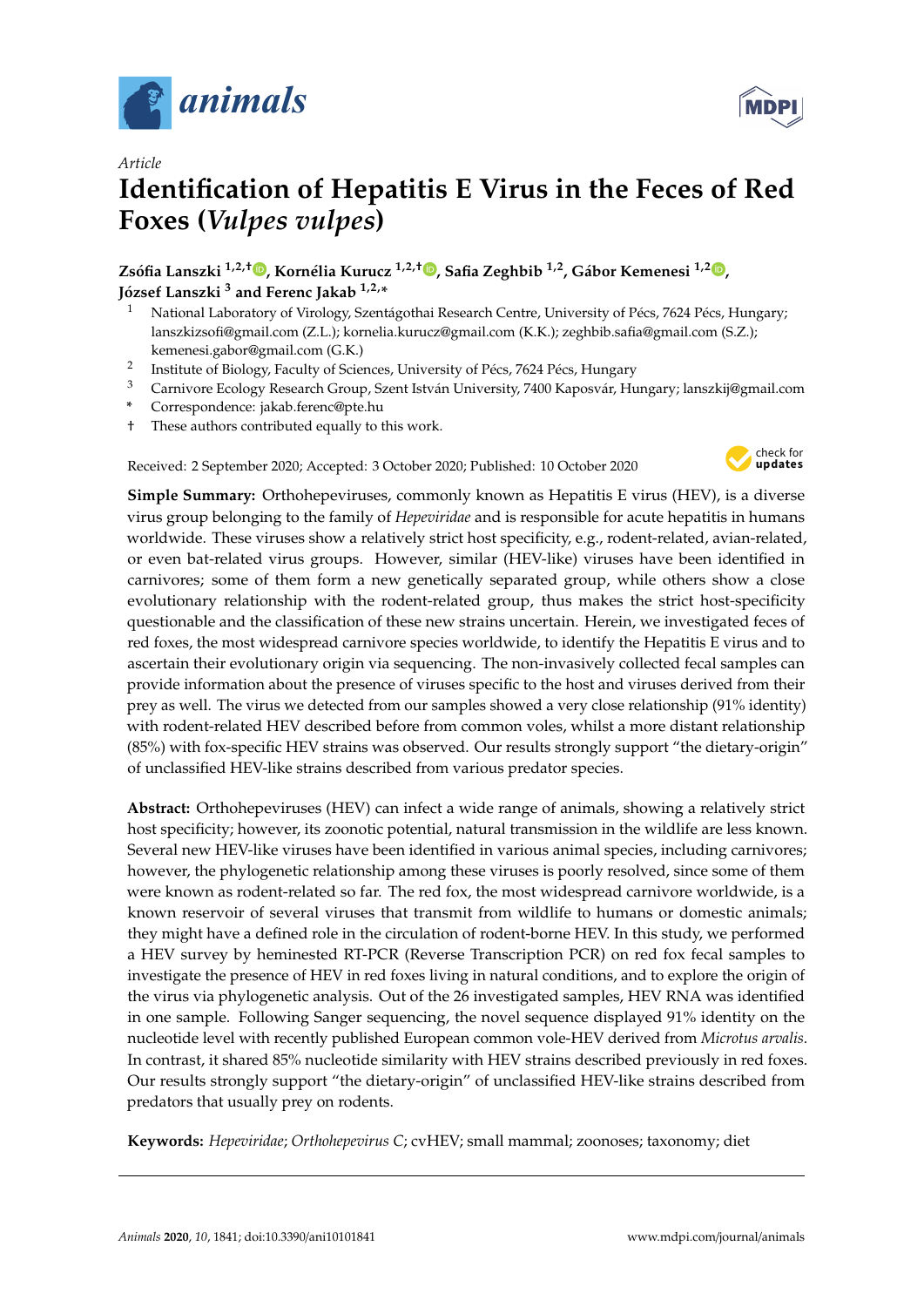# **1. Introduction**

Orthohepeviruses (known as Hepatitis E viruses (HEV), Family: *Hepeviridae*) show a relatively strict host specificity, as supported by the latest classification (ICTV), which was based on phylogeny and host range of these viruses [\[1\]](#page-5-0). Accordingly, *Orthohepevirus A* comprises sequences found in humans, causing acute hepatitis worldwide, in addition to other domestic animals and wild-living mammal species (pigs, wild boar, rabbit, deer, mongoose, and camel) (HEV1-8). *Orthohepevirus B* (Avian-HEV) and *Orthohepevirus D* (Bat-HEV) contain viruses of chickens and different bat species, while *Orthohepevirus C* encompasses sequences found in rodents (rats, mice, and voles) and, interestingly, in carnivores as the ferret, farmed mink or red fox [\[1–](#page-5-0)[4\]](#page-5-1). So, in general, members of the *Orthohepevirus* genus infect a wide range of animals, although the exact host range of them remains obscure, primarily due to the discrete nature of HEV infections. HEV often presents undetectable pathology in infected organisms. Usually, viral load remains low and the viral shedding is prolonged or chronicle [\[5\]](#page-6-0). However, in the last decade, several new HEV-like viruses have been identified in a variety of animal species; their phylogenetic position is unclear. Therefore most of them are waiting for further classification.

Carnivore-derived HEV strains within the *Orthohepevirus C* species were increasingly discovered during the last decade. The first molecular evidence of a Carnivore-derived HEV was obtained from household pet ferrets (*Mustela putorius*) in the Netherlands [\[6\]](#page-6-1). A similar finding was described from farmed American minks (*Neovison vison*) in Denmark [\[7\]](#page-6-2) and represented as a new HEV variant. Further evidence of Carnivore-HEV was mentioned from red foxes (*Vulpes vulpes*) in the Netherlands [\[8\]](#page-6-3) and recently in Germany [\[9\]](#page-6-4). All of these putative novel variants clustered with Rat-HEV, which was the exclusively known group within *Orthohepevirus C* before, but clustered in a separate phylogenetic branch that was distinct from other previously described Rat-HEV variants. Multiple detections of these variants from different geographical locations may suggest these carnivores as the reservoirs of the virus [\[10\]](#page-6-5). Since most of these novel variants were found in fecal samples of these animals, the dietary origin of the identified viruses was assumed, considering that these carnivores generally consume rodents [\[11\]](#page-6-6). However, according to studies conducted on red foxes in Germany, the high prevalence of HEV antibodies among this animal population indicated an endemic infection [\[9\]](#page-6-4).

From this perspective, the red fox is one of the most common and widespread members of the order Carnivora in the world [\[12\]](#page-6-7). It inhabits a wide variety of habitats, including natural or semi-natural areas (forests, wetlands, and grasslands), human-dominated agricultural areas, and settlements, including big cities [\[12](#page-6-7)[,13\]](#page-6-8). It prefers small rodents, especially *Microtus* voles [\[14\]](#page-6-9). As a food generalist predator, besides small rodents, as primary foods, depending on habitat, eats lagomorphs, birds, insects, fruit garbage, and carrion of domestic animals or wild ungulates as well [\[15\]](#page-6-10). Consumption and control of pest rodents have economic importance. Still, its invasive appearance may have an adverse impact on smaller prey species, e.g., nesting birds or lagomorphs on natural or semi-natural habitats [\[16\]](#page-6-11). The home range size varies greatly (8–3420 ha) depending on the ecological conditions of the habitat [\[12\]](#page-6-7). Long-range forays and dispersal are rare events [\[17\]](#page-6-12), but according to a study [\[18\]](#page-6-13), the cumulative dispersal movements of individuals ranged from 132 to 1036 km. Foxes could be potential sentinel indicators in terms of their epidemiological appearance. Notable that foxes can be natural reservoir hosts of several pathogens, may be effective vectors of zoonotic diseases that pose an important risk for domestic animals and humans as well [\[19–](#page-6-14)[22\]](#page-6-15). Therefore, the red fox is an ecologically and also epidemiologically important mesopredator [\[15\]](#page-6-10).

This study was conducted to investigate the presence of Hepatitis E virus RNA in red foxes living in natural conditions, and to elaborate a phylogenetic analysis based on the resulting nucleotide sequence along with previously described sequences. Subsequently, we aimed to justify or refute the possible dietary origin of the novel rodent-related variants in carnivores.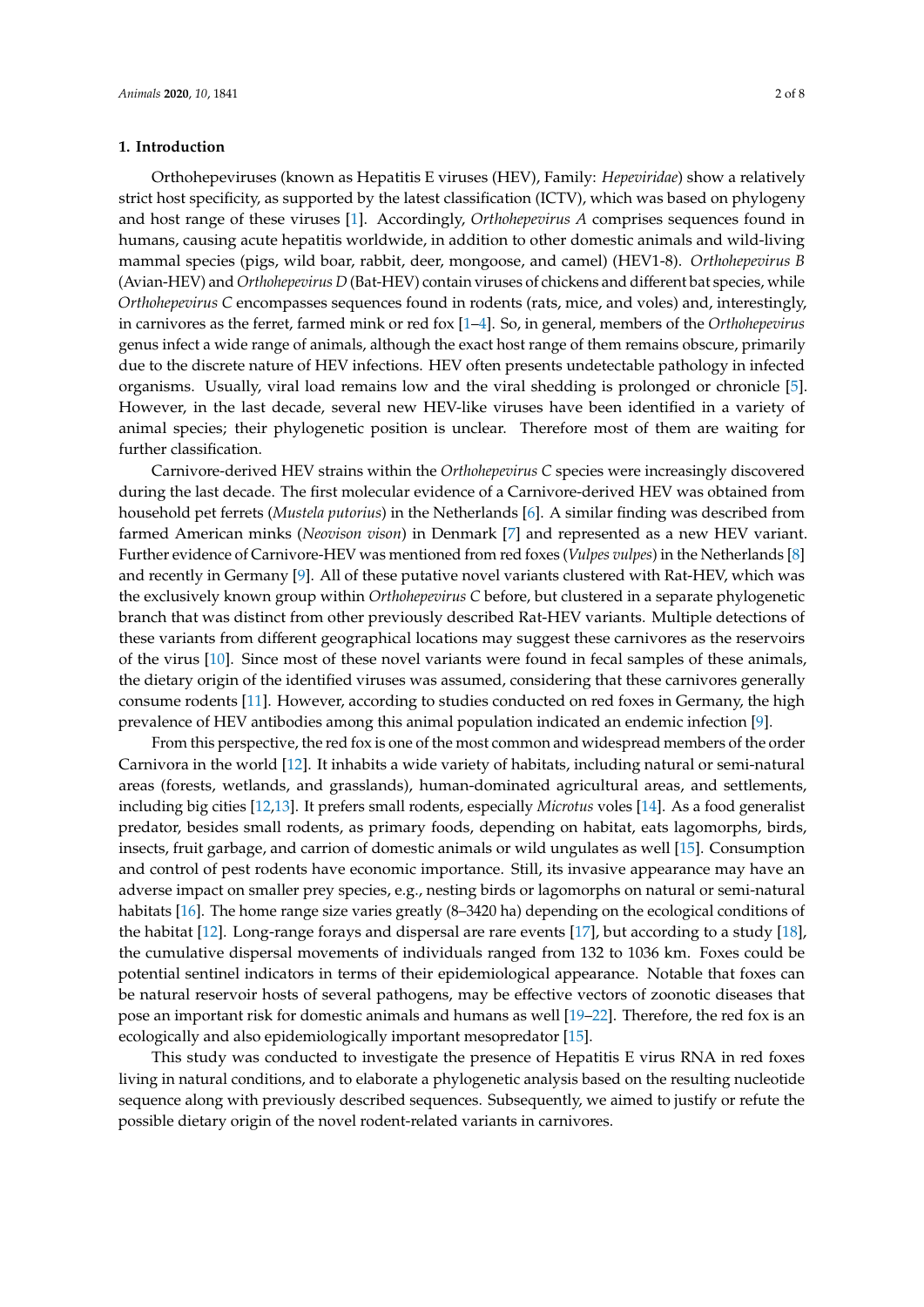# **2. Materials and Methods**

# *2.1. Study Area and Sample Collection*

The fecal samples of red foxes were collected in the Kis-Balaton area, within strictly protected marshlands (Western Hungary, the center of surveyed lines, N46.6711, E17.2250). The area is a Natura 2000 site and a Ramsar site and part of the Balaton Uplands National Park. In the marshland, the common reed (*Phragmites australis*) is dominant, but willows (*Salix* sp.) and poplars (*Populus* sp.) are located along the embankments passing through the area. The study area is situated in the continental climatic region, but there are some Mediterranean features (i.e., moderately warm and wet, and relatively mild winter). The Kis-Balaton is an important nesting, wintering, and migration area for birds and a favorable habitat for amphibians and numerous mammals. The most abundant carnivore is the red fox [\[23\]](#page-6-16).

For our investigations, fresh and intact fecal samples of red foxes were collected, altogether four times between September and December 2018. Feces (each corresponding to one intact fecal sample) were collected on a 6.77 km long standard route (four lines, mean length 1.69 km/line) through the marshland on embankments and stored natively at −80 °C until laboratory processing. Samples were collected by ecologists who can distinguish feces of different Carnivora species based on position, special odor, size, and shape characteristics [\[23,](#page-6-16)[24\]](#page-6-17).

#### *2.2. PCR Reaction and Sequencing*

For molecular detection of HEV RNA, a heminested RT-PCR targeting the RdRp-encoding domain (RNA-dependent RNA polymerase gene) of the ORF1 of HEV was used, as described before Drexler, et al. [\[25\]](#page-6-18). Afterward, to obtain a more representative genome segment (846 bp) for phylogenetic reconstruction, we used further nested RT-PCR with primer sets (HEV-RdRp/F1—HEV-RdRp/R1 and HEV-RdRp/F2—HEV-RdRp/R2) published previously [\[26\]](#page-6-19). The detailed PCR experiments, sequencing, and phylogenetic analysis are similar to those described before [\[26\]](#page-6-19). Briefly, nested PCRs were performed with QIAGEN OneStep RT-PCR Kit (Qiagen, Hilder, Germany) and GoTaq G2 Flexi DNA Polymerase Kit (Promega, Madison, WI, USA) following the manufacturer's recommendations. Final amplicons were sequenced bidirectionally with BigDye Terminator v1.1 Cycle Sequencing Kit according to the manufacturers' protocol on ABI Prism 310 DNA Sequencer platform (Applied Biosystems, Foster City, CA, USA).

#### *2.3. Phylogenetic Analysis*

Before the phylogenetic inference, sequences of interest were retrieved from GenBank (NCBI, Bethesda, MD, USA) and aligned with our obtained sequence using the MUSCLE alignment tool (Drive5, Mill Valley, CA, USA). Then, MEGA X software (MEGA, Pennsylvania, PA, USA) was employed for the best substitution model selection. Subsequently, the phylogenetic tree was implemented using neighbor-joining method with the Kimura 2-parameter method and 1000 bootstrap in MEGA X [\[27\]](#page-6-20). Thus the resultant-tree was then edited in iTOL (iTOL, Heidelberg, Germany) [\[28\]](#page-6-21).

# *2.4. Diet Composition Analysis*

Diet composition analysis was performed from the feces of animal that has proven to be HEV-positive. The sample was prepared by a standard wet procedure [\[24\]](#page-6-17). The prey species were identified from undigested remains, as teeth using a Levenhuk 870T binocular microscope (Levenhuk, Tampa, FL, USA) [\[23\]](#page-6-16).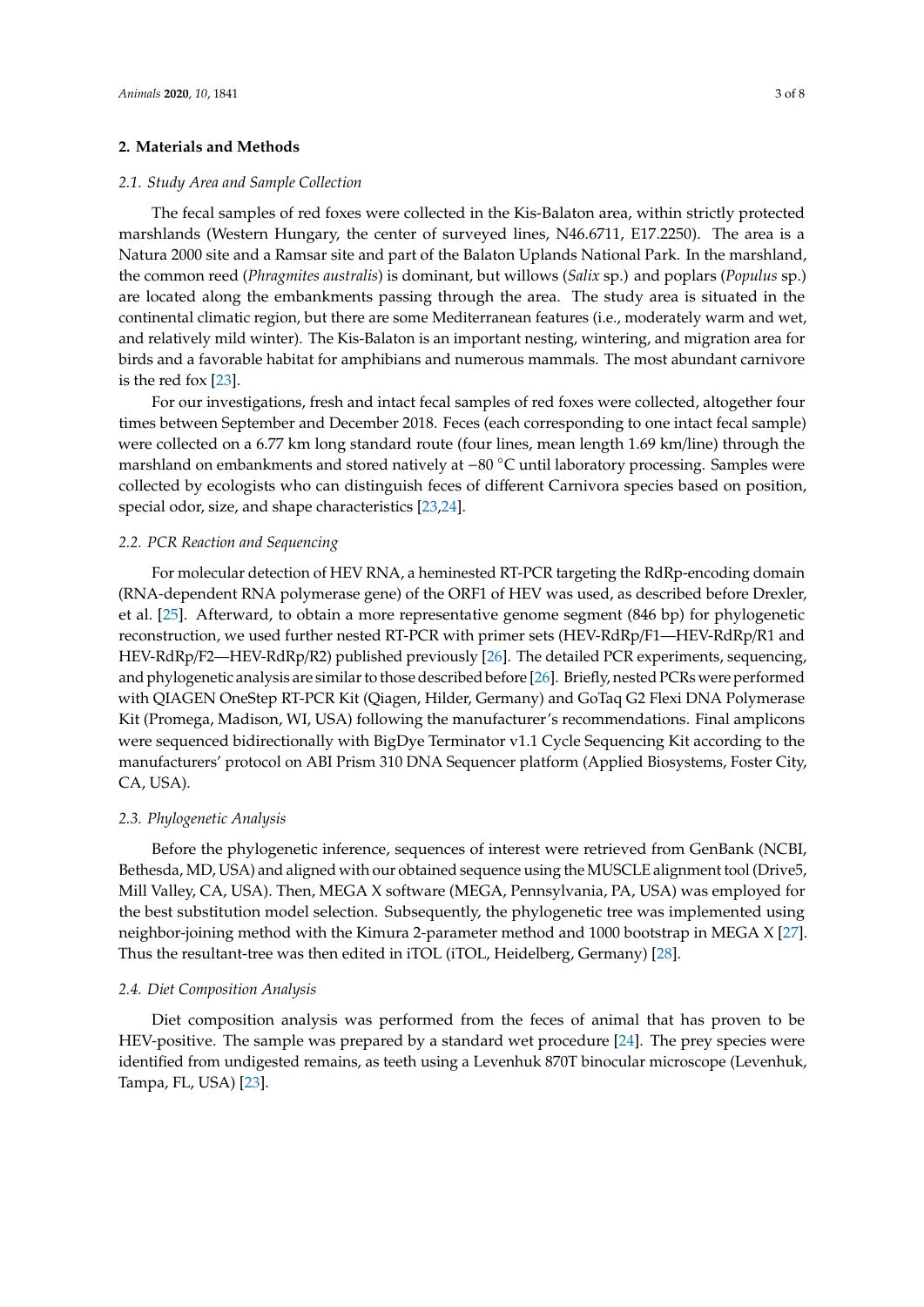# **3. Results**

# *3.1. PCR Reaction and Sequencing*

Altogether,  $n = 26$  fox feces samples were included in the HEV RT-PCR screening. Hepatitis E virus was identified in one sample, collected at the beginning of December. Based on the GenBank BLASTn (NCBI, Bethesda, MD, USA) search, the resultant sequence (GenBank accession number: MN906015) showed (92%) identity with the European *Orthohepevirus C* strain (KU670940) identified previously in fecal samples collected from wild birds of prey*, Falco tinnunculus* (kestrel) in Hungary [\[29\]](#page-7-0). Besides, high nucleotide sequence similarity was observed with recently published European common vole-hepeviruses (cvHEV) described from *Microtus arvalis*. For instance, our sequence shared 91% identity with a Hungarian partial sequence (MH581173) [\[26\]](#page-6-19) and 99% with both German and Czech Republic complete genomes (MK192406 and MK192408) [\[4\]](#page-5-1). Furthermore, it showed a lower nucleotide inilarity (85%) to Fox Hepatitis E virus described previously in fecal samples of the red fox (KC692370) from the Netherlands  $[8]$ . ases (CVTIEV) described from *IVIICTOHIS aroans*. For instance, our sequence ship to Pox Fiepatitis E Virus described previously in fecal samples of the fed fox/

# 3.2. Phylogenetic Analysis

The phylogenetic analysis supports the aforementioned results. Based on the phylogeny (Figure [1\)](#page-3-0), *3.2. Phylogenetic Analysis*  our sample clustered with the cvHEV group, including the European common vole-hepeviruses rather than the novel HEV strain recently described from foxes in Germany (accession number: MN563782) [\[9\]](#page-6-4). Thus, suggesting that our sample contained cvHEV DNA originated from common voles (Figure [1\)](#page-3-0). rather strain recently described from foxes in Germany (accession number: 1911

<span id="page-3-0"></span>

**Figure 1.** The evolutionary history of the partial RdRp nucleotide sequences was inferred using the **Figure 1.** The evolutionary history of the partial RdRp nucleotide sequences was inferred using the  $N_{\rm eff}$  , the optimal tree with the sum of  $\frac{1}{3}$  is shown. The sum of  $\frac{1}{3}$  is shown. The sum of  $\frac{1}{3}$ Neighbor-Joining method. The optimal tree with the sum of branch length = 3.83355834 is shown. The confidence probability (multiplied by 100) that the interior branch length is greater than 0, as estimated using the bootstrap test (1000 replicates is shown next to the branches. The tree is drawn to scale, phylogenetic tree. The evolutionary distances were computed using the Kimura 2-parameter method with branch lengths in the same units as those of the evolutionary distances used to infer the phylogenetic tree. The evolutionary distances were computed using the Kimura 2-parameter method and are in the units of the number of base substitutions per site. The rate variation among sites was modeled with a gamma  $\mathcal{P}$  site coverage were than  $\mathcal{P}$  alignment gaps, missing data, and and ambiguous data, and ambiguous data, and and ambiguous data, and ambiguous data, and and ambiguous data, and ambiguous data, and ambiguous dat distribution (shape parameter = 4). This analysis involved 36 nucleotide sequences. Codon positions included were 1st + 2nd + 3rd + Noncoding. All positions with less than 95% site coverage were eliminated, i.e., fewer than 5% alignment gaps, missing data, and ambiguous bases were allowed at any position (partial deletion option). There was a total of 271 positions in the final dataset. Evolutionary analyses were conducted in MEGA X. The sequence of interest is mentioned in bold.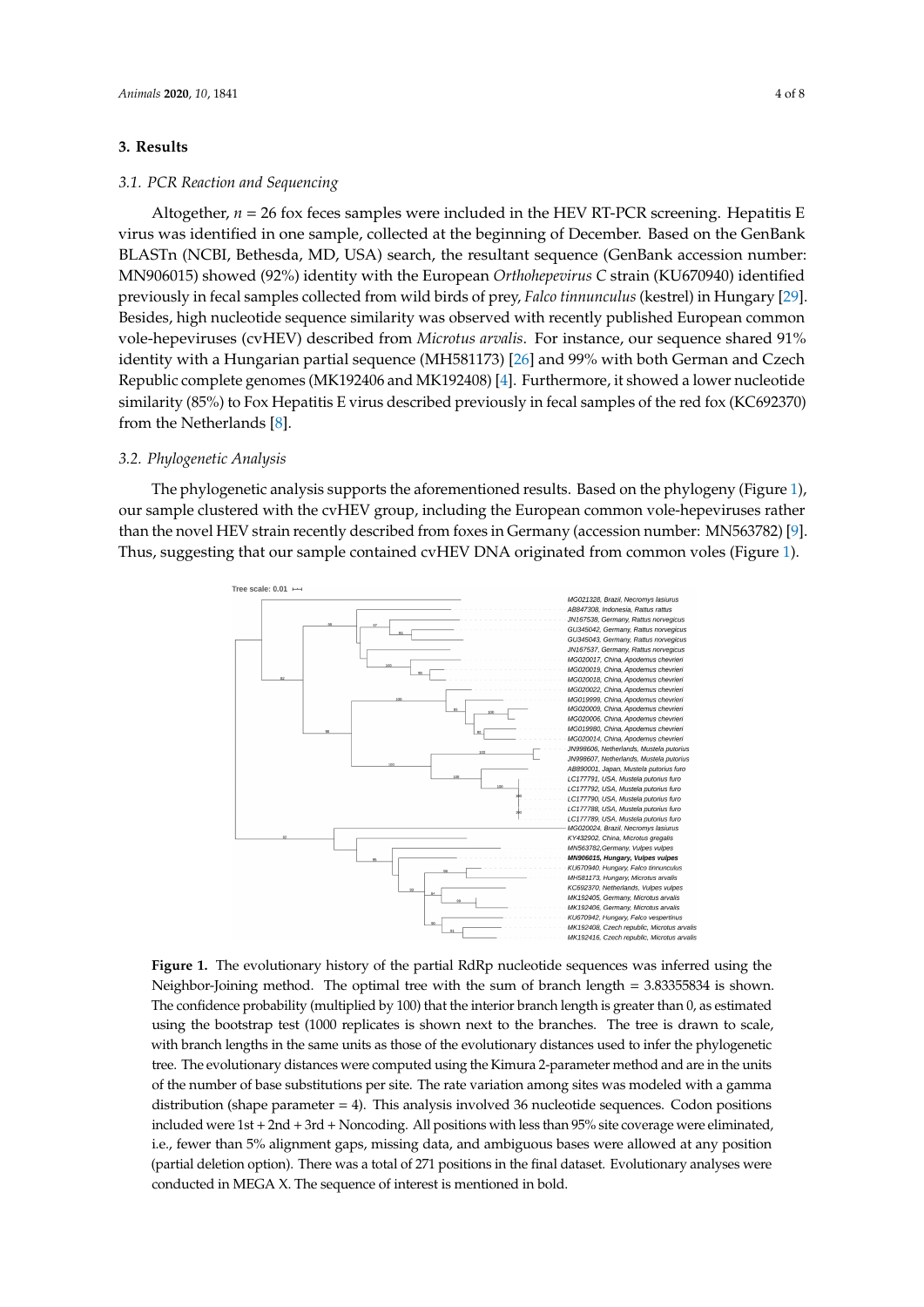### *3.3. Diet Composition*

Based on the diet composition analysis, two rodent species (belong to Cricetidae: Arvicolinae) were determined from the feces of the HEV-positive red fox. These species were the common vole and European water vole (*Arvicola amphibius*). Remains of other foods did not present in the sample.

#### **4. Discussion**

Within the wide range of Hepatitis E viruses, *Orthohepevirus C* is known to be associated with rodents. Although, since it's the first report in Europe from Norway rats (*Rattus norvegicus*) [\[30\]](#page-7-1), several new Rat-HEV-like sequences have been described in different animal species other than rodents, including carnivores and birds of prey [\[3,](#page-5-2)[4\]](#page-5-1). However, all of these new strains cluster to the rodent-associated *Orthohepevirus C*, their origin becomes questionable, as all of these novel variants were found in fecal samples, it might be more likely that the virus identified from predator animals derived originally from prey rodent species. Multiple detections of HEV strains in ferrets from different geographical locations (including North-America, Japan, and Europe) supported them as the most likely reservoir of this virus [\[10\]](#page-6-5). Since then, it has been proved that the virus causes acute hepatitis or induces a persistent infection in ferrets [\[31\]](#page-7-2). Furthermore, HEV strains originated from ferrets in Europe formed a distinct phylogenetic cluster from Rat-HEV, indicating that ferret-HEV is an individual strain within the *Orthohepevirus C*, classified as Carnivore-HEV (or genotype HEV-C2) and then referred all strains came from carnivores (i.e., red fox and American mink) to this group [\[3](#page-5-2)[,10\]](#page-6-5). Meanwhile, strains originated from foxes and kestrels remained taxonomically unclassified [\[2\]](#page-5-3).

The potential "dietary-origin hypothesis" has been discussed before. For instance, HEV RNA detected in common voles from Hungary showed a close genetic relationship to the previously described kestrel-derived HEV-strain from the same country, and to fox-derived strain from the Netherlands, supported the dietary-origin of strains detected from predators, while ferret-HEV strains segregated from them, suggesting that ferrets may carry a different virus strain than foxes or kestrels [\[26\]](#page-6-19). Based on their phylogenetic reconstruction, also a strict host species, specificity was supposed within the *Orthohepevirus C* species, since their common vole-derived sequences separated clearly from other Muridae-associated strains (rats and other *Apodemus* species) [\[26\]](#page-6-19). This assumption was later confirmed, at least partially by Ryll, et al. [\[4\]](#page-5-1), who investigated the genomic and spatial variability of hepevirus in European common voles (cvHEV). Based on complete genome sequence analyses, they found high similarity and strong phylogenetic relationship between the cvHEV sequences (from Germany, Czech Republic, and Hungary) and the above mentioned kestrel-derived HEV strain from Hungary. As well, they confirmed that members of the species *Orthohepevirus C* are associated with rodents only and refuted an evolutionary origin of these viruses in avian hosts [\[4\]](#page-5-1). However, fox-derived hepevirus sequences were not involved in their analyses.

Our results are consistent and complementary to the abovementioned conclusions, as we found a strain very similar to cvHEV, in addition to the presence of common vole in the fox's feces, which is native and common species of the investigated wetland area, and belong to the natural diet of red foxes [\[32\]](#page-7-3). Considering that only fecal samples were investigated and just a short screening fragment within the highly conserved coding region of the RdRp of HEV was determined, strong conclusions may not be drawn. Prpić, et al. [\[32\]](#page-7-3) screened blood, spleen, and liver tissue samples of 50 red foxes in Croatia. However all samples were PCR negative for HEV RNA, it was not confirmed with serological investigations [\[32\]](#page-7-3). In contrast, a Syrian brown bear (*Ursus arctos syriacus*) in a German zoo was PCR positive for Rat-HEV without any disease symptoms, and serological evidence of Hepatitis E virus infection was confirmed in this animal, assumed a spillover infection of Rat-HEV from free-living Norway rats [\[3\]](#page-5-2). Recently, Eiden, et al. [\[9\]](#page-6-4) performed serological studies, where the high antibody prevalence of the virus demonstrated endemic HEV infections within a fox population in Germany, furthermore HEV genome sequence was reported in one case, also clustered to the *Orthohepevirus C* group. Since it is unknown if HEV associated clinical signs in foxes, it is assumed that they can be reservoir hosts for the virus [\[9\]](#page-6-4).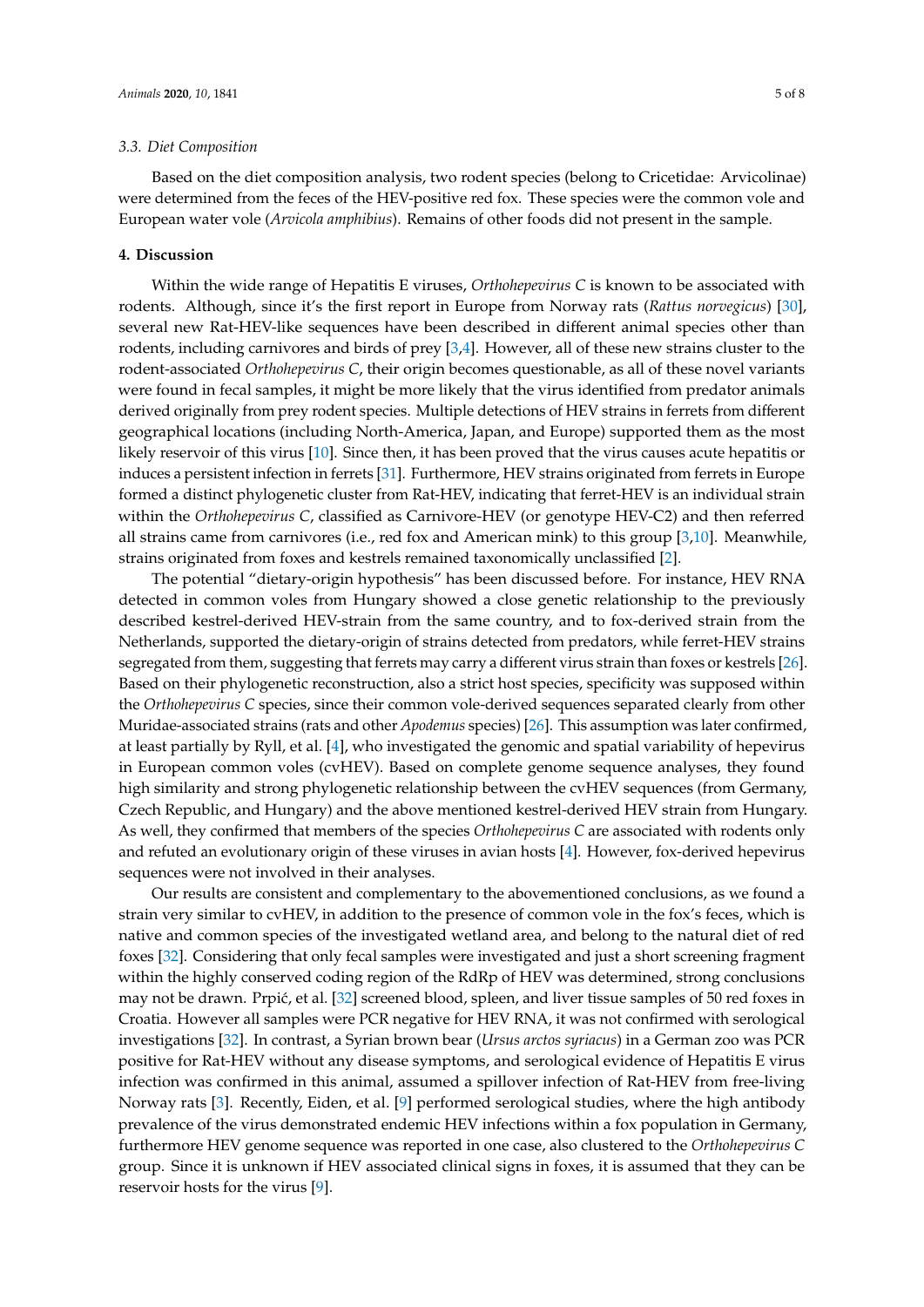The knowledge about the pathomechanisms in wildlife and the zoonotic potential of these viruses are still poorly understood. Whereas Cricetidae-specific HEV genotype was only recently discovered, further investigations of rodent species belong to this taxa are needed to get more insights about this new genotype. The investigation of prevalence, genomic diversity and most importantly the infectivity of fox-derived HEV samples may reveal additional ecological and transmission aspects of Ortohepevirus genus. For a better exploration, more complex investigations would be necessary for the future, including serological studies, concurrent PCR tests for feces and serum, as well as traditional diet composition analysis [\[23\]](#page-6-16) of infected animals. So far, among the Hepatitis E viruses, genotypes of *Othohepevirus A* species were associated with zoonotic potential and human disease, represent the most common cause of acute hepatitis in humans worldwide [\[3\]](#page-5-2). Besides that, serological evidence of infection with Rat-Hepatitis E virus or antigenically related agent (based on HEV-C1-specific IgG ELISA) was described in German forestry workers [\[33\]](#page-7-4), and in hospitalized patients with febrile illness in Vietnam [\[34\]](#page-7-5). Furthermore, Rat-Hepatitis E virus was linked to severe acute hepatitis in immunocompetent patients in Canada [\[35\]](#page-7-6) and liver transplant patients in China [\[36\]](#page-7-7), highlighting the zoonotic potential of rodent-borne Hepatitis E viruses.

### **5. Conclusions**

As the red fox is the most common wild-living carnivore, it is optimal for targeted assessments of pathogens. Although in our study, red fox feces were investigated, these non-invasively collected samples can provide information about the presence of known and unknown viruses specific for the host and viruses derived from their prey as well. That methodology could be applied more widely to survey the geographic distribution of viruses, without the necessity of invasive survey techniques, for example, live trapping or shooting animals. Although HEV was detected in one sample only in the examined natural habitat, it indicates the feasibility of fox samples as practical indicators for HEV presence in a particular area, and applicability of the fox as a sentinel for the detection and eventually monitoring of hepevirus in the environment.

**Author Contributions:** Conceptualization, Z.L., K.K. and F.J.; Data curation, Z.L. and J.L.; Investigation and data analyses, Z.L., K.K., S.Z., J.L. and G.K.; Writing–original draft, Z.L.; Writing—review and editing, K.K., G.K., S.Z., J.L. and F.J.; Z.L. and K.K. participated equally in the present work. All authors have read and agreed to the published version of the manuscript.

**Funding:** The project was supported by the ÚNKP-19-3-II-PTE-82 New National Excellence Program of the Ministry for Innovation and Technology. Z.L. was supported by the Biological and Sportbiological Doctoral School of the University of Pécs, Hungary. The research was financed by the Higher Education Institutional Excellence Programme of the Ministry for Innovation and Technology in Hungary, within the framework of the "Innovation for a sustainable life and environment" thematic programme of the University of Pécs (TUDFO/47138/2019-ITM). The project has been supported by the European Union, co-financed by the European Social Fund Grant no.: EFOP-3.6.1.-16-2016-00004 entitled by Comprehensive Development for Implementing Smart Specialization Strategies at the University of Pécs.

**Acknowledgments:** We are grateful to the Balaton Uplands National Park for allowing us to enter the protected area.

**Conflicts of Interest:** The authors declare no conflict of interest.

### **References**

- <span id="page-5-0"></span>1. Purdy, M.A.; Harrison, T.J.; Jameel, S.; Meng, X.-J.; Okamoto, H.; Van Der Poel, W.H.M.; Smith, D.B. ICTV Report Consortium ICTV Virus Taxonomy Profile: Hepeviridae. *J. Gen. Virol.* **2017**, *98*, 2645–2646. [\[CrossRef\]](http://dx.doi.org/10.1099/jgv.0.000940) [\[PubMed\]](http://www.ncbi.nlm.nih.gov/pubmed/29022866)
- <span id="page-5-3"></span>2. Takova, K.; Koynarski, T.; Minkov, I.; Ivanova, Z.; Toneva, V.; Zahmanova, G. Increasing Hepatitis E Virus Seroprevalence in Domestic Pigs and Wild Boar in Bulgaria. *Animals* **2020**, *10*, 1521. [\[CrossRef\]](http://dx.doi.org/10.3390/ani10091521) [\[PubMed\]](http://www.ncbi.nlm.nih.gov/pubmed/32872096)
- <span id="page-5-2"></span>3. Spahr, C.; Knauf-Witzens, T.; Vahlenkamp, T.; Ulrich, R.G.; Johne, R. Hepatitis E virus and related viruses in wild, domestic and zoo animals: A review. *Zoonoses Public Health* **2017**, *65*, 11–29. [\[CrossRef\]](http://dx.doi.org/10.1111/zph.12405) [\[PubMed\]](http://www.ncbi.nlm.nih.gov/pubmed/28944602)
- <span id="page-5-1"></span>4. Ryll, R.; Heckel, G.; Corman, V.M.; Drexler, J.F.; Ulrich, R.G. Genomic and spatial variability of a European common vole hepevirus. *Arch. Virol.* **2019**, *164*, 2671–2682. [\[CrossRef\]](http://dx.doi.org/10.1007/s00705-019-04347-1) [\[PubMed\]](http://www.ncbi.nlm.nih.gov/pubmed/31399875)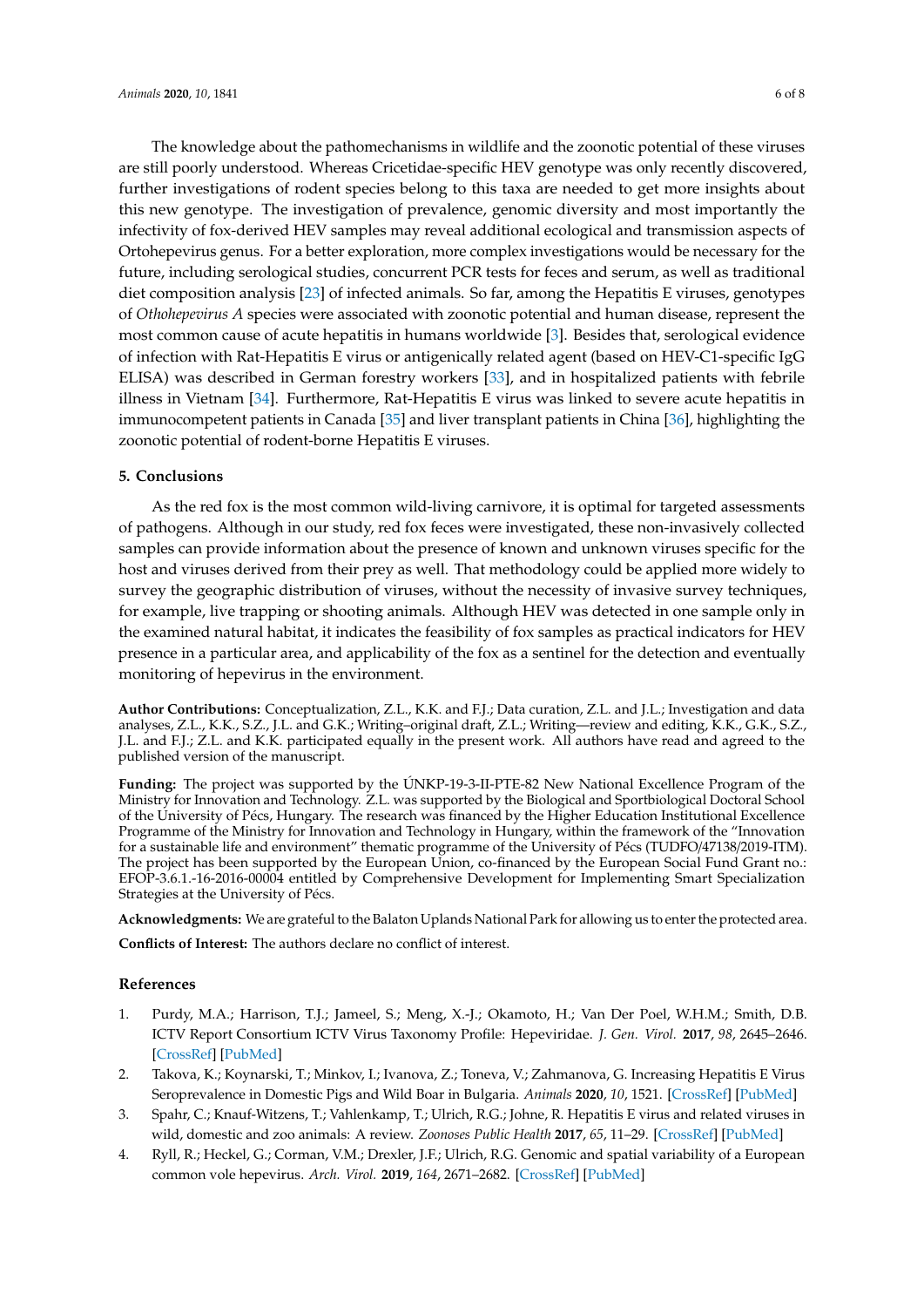- <span id="page-6-0"></span>5. Kenney, S.P.; Meng, X.-J. Hepatitis E Virus Genome Structure and Replication Strategy. *Cold Spring Harb. Perspect. Med.* **2018**, *9*, a031724. [\[CrossRef\]](http://dx.doi.org/10.1101/cshperspect.a031724)
- <span id="page-6-1"></span>6. Raj, V.S.; Smits, S.L.; Pas, S.D.; Provacia, L.B.; Moorman-Roest, H.; Osterhaus, A.; Haagmans, B.L. Novel Hepatitis E Virus in Ferrets, the Netherlands. *Emerg. Infect. Dis.* **2012**, *18*, 1369–1370. [\[CrossRef\]](http://dx.doi.org/10.3201/eid1808.111659)
- <span id="page-6-2"></span>7. Krog, J.S.; Breum, S.Ø.; Jensen, T.H.; Larsen, L.E. Hepatitis E Virus Variant in Farmed Mink, Denmark. *Emerg. Infect. Dis.* **2013**, *19*, 2028–2030. [\[CrossRef\]](http://dx.doi.org/10.3201/eid1912.130614)
- <span id="page-6-3"></span>8. Bodewes, R.; Van Der Giessen, J.; Haagmans, B.L.; Osterhaus, A.; Smits, S.L. Identification of Multiple Novel Viruses, Including a Parvovirus and a Hepevirus, in Feces of Red Foxes. *J. Virol.* **2013**, *87*, 7758–7764. [\[CrossRef\]](http://dx.doi.org/10.1128/JVI.00568-13)
- <span id="page-6-4"></span>9. Eiden, M.; Dähnert, L.; Spoerel, S.; Vina-Rodriguez, A.; Schröder, R.; Conraths, F.J.; Groschup, M.H. Spatial-Temporal Dynamics of Hepatitis E Virus Infection in Foxes (*Vulpes vulpes*) in Federal State of Brandenburg, Germany, 1993–2012. *Front. Microbiol.* **2020**, *11*, 115. [\[CrossRef\]](http://dx.doi.org/10.3389/fmicb.2020.00115)
- <span id="page-6-5"></span>10. Johne, R.; Dremsek, P.; Reetz, J.; Heckel, G.; Hess, M.; Ulrich, R.G. Hepeviridae: An expanding family of vertebrate viruses. *Infect. Genet. Evol.* **2014**, *27*, 212–229. [\[CrossRef\]](http://dx.doi.org/10.1016/j.meegid.2014.06.024)
- <span id="page-6-6"></span>11. Lanszki, J.; Heltai, M.; Kövér, G.; Zalewski, A. Non-linear relationship between body size of terrestrial carnivores and their trophic niche breadth and overlap. *Basic Appl. Ecol.* **2019**, *38*, 36–46. [\[CrossRef\]](http://dx.doi.org/10.1016/j.baae.2019.06.004)
- <span id="page-6-7"></span>12. Baker, P.J.; Harris, S. *Red Foxes: The Behavioural Ecology of Red Foxes in Urban Bristol*; Macdonald, D.W., Sillero-Zubiri, C., Eds.; Biology and Conservation of Wild Canids; Oxford Univ. Press: Oxford, UK, 2004; pp. 207–216.
- <span id="page-6-8"></span>13. Doncaster, C.P.; Dickman, C.R.; Macdonald, D.W. Feeding Ecology of Red Foxes (*Vulpes vulpes*) in the City of Oxford, England. *J. Mammal.* **1990**, *71*, 188–194. [\[CrossRef\]](http://dx.doi.org/10.2307/1382166)
- <span id="page-6-10"></span><span id="page-6-9"></span>14. Macdonald, D.W. On food preference in the Red fox. *Mammal Rev.* **1977**, *7*, 7–23. [\[CrossRef\]](http://dx.doi.org/10.1111/j.1365-2907.1977.tb00359.x)
- 15. Soe, E.; Davison, J.; Süld, K.; Valdmann, H.; Laurimaa, L.; Saarma, U. Europe-wide biogeographical patterns in the diet of an ecologically and epidemiologically important mesopredator, the red fox *Vulpes vulpes*: A quantitative review. *Mammal Rev.* **2017**, *47*, 198–211. [\[CrossRef\]](http://dx.doi.org/10.1111/mam.12092)
- <span id="page-6-11"></span>16. Doherty, T.; Glen, A.S.; Nimmo, D.G.; Ritchie, E.G.; Dickman, C.R. Invasive predators and global biodiversity loss. *Proc. Natl. Acad. Sci. USA* **2016**, *113*, 11261–11265. [\[CrossRef\]](http://dx.doi.org/10.1073/pnas.1602480113) [\[PubMed\]](http://www.ncbi.nlm.nih.gov/pubmed/27638204)
- <span id="page-6-12"></span>17. Bino, G.; Dolev, A.; Yosha, D.; Guter, A.; King, R.; Saltz, D.; Kark, S. Abrupt spatial and numerical responses of overabundant foxes to a reduction in anthropogenic resources. *J. Appl. Ecol.* **2010**, *47*, 1262–1271. [\[CrossRef\]](http://dx.doi.org/10.1111/j.1365-2664.2010.01882.x)
- <span id="page-6-13"></span>18. Walton, Z.; Samelius, G.; Odden, M.; Willebrand, T. Long-distance dispersal in red foxes Vulpes vulpes revealed by GPS tracking. *Eur. J. Wildl. Res.* **2018**, *64*, 64. [\[CrossRef\]](http://dx.doi.org/10.1007/s10344-018-1223-9)
- <span id="page-6-14"></span>19. Johnson, N.; Freuling, C.; Vos, A.; Un, H.; Valtchovski, R.; Turcitu, M.; Dumistrescu, F.; Vuta, V.; Velic, R.; Sandrac, V.; et al. Epidemiology of rabies in Southeast Europe. *Dev. Biol.* **2008**, *131*, 189–198.
- 20. Bodewes, R.; Ruiz-Gonzalez, A.; Schapendonk, C.M.; Brand, J.M.A.V.D.; Osterhaus, A.; Smits, S.L. Viral metagenomic analysis of feces of wild small carnivores. *Virol. J.* **2014**, *11*, 89. [\[CrossRef\]](http://dx.doi.org/10.1186/1743-422X-11-89)
- 21. Szewczyk, T.; Werszko, J.; Myczka, A.W.; Laskowski, Z.; Karbowiak, G. Molecular detection of *Anaplasma phagocytophilum* in wild carnivores in north-eastern Poland. *Parasites Vectors* **2019**, *12*, 465. [\[CrossRef\]](http://dx.doi.org/10.1186/s13071-019-3734-y)
- <span id="page-6-15"></span>22. Takumi, K.; Sprong, H.; Hofmeester, T.R. Impact of vertebrate communities on Ixodes ricinus-borne disease risk in forest areas. *Parasites Vectors* **2019**, *12*, 434. [\[CrossRef\]](http://dx.doi.org/10.1186/s13071-019-3700-8) [\[PubMed\]](http://www.ncbi.nlm.nih.gov/pubmed/31492171)
- <span id="page-6-16"></span>23. Lanszki, Z.; Horváth, G.F.; Bende, Z.; Lanszki, J. Differences in the diet and trophic niche of three sympatric carnivores in a marshland. *Mammal. Res.* **2019**, *65*, 93–104. [\[CrossRef\]](http://dx.doi.org/10.1007/s13364-019-00456-z)
- <span id="page-6-17"></span>24. Jedrzejewska, B.; Jedrzejewski, W. *Predation in Vertebrate Communities*; Springer: Berlin/Heidelberg, Germany, 1998; p. 452. [\[CrossRef\]](http://dx.doi.org/10.1007/978-3-662-35364-6)
- <span id="page-6-18"></span>25. Drexler, J.F.; Seelen, A.; Corman, V.M.; Tateno, A.F.; Cottontail, V.; Zerbinati, R.M.; Gloza-Rausch, F.; Klose, S.M.; Adu-Sarkodie, Y.; Oppong, S.K.; et al. Bats Worldwide Carry Hepatitis E Virus-Related Viruses That Form a Putative Novel Genus within the Family Hepeviridae. *J. Virol.* **2012**, *86*, 9134–9147. [\[CrossRef\]](http://dx.doi.org/10.1128/JVI.00800-12) [\[PubMed\]](http://www.ncbi.nlm.nih.gov/pubmed/22696648)
- <span id="page-6-19"></span>26. Kurucz, K.; Hederics, D.; Bali, D.; Kemenesi, G.; Horváth, G.; Jakab, F. Hepatitis E virus in Common voles (*Microtus arvalis*) from an urban environment, Hungary: Discovery of a Cricetidae-specific genotype of Orthohepevirus C. *Zoonoses Public Heal.* **2018**, *66*, 259–263. [\[CrossRef\]](http://dx.doi.org/10.1111/zph.12543) [\[PubMed\]](http://www.ncbi.nlm.nih.gov/pubmed/30499180)
- <span id="page-6-20"></span>27. Kumar, S.; Stecher, G.; Li, M.; Knyaz, C.; Tamura, K. MEGA X: Molecular Evolutionary Genetics Analysis across Computing Platforms. *Mol. Biol. Evol.* **2018**, *35*, 1547–1549. [\[CrossRef\]](http://dx.doi.org/10.1093/molbev/msy096) [\[PubMed\]](http://www.ncbi.nlm.nih.gov/pubmed/29722887)
- <span id="page-6-21"></span>28. Letunic, I.; Bork, P. Interactive tree of life (iTOL) v3: An online tool for the display and annotation of phylogenetic and other trees. *Nucleic Acids Res.* **2016**, *44*, W242–W245. [\[CrossRef\]](http://dx.doi.org/10.1093/nar/gkw290)